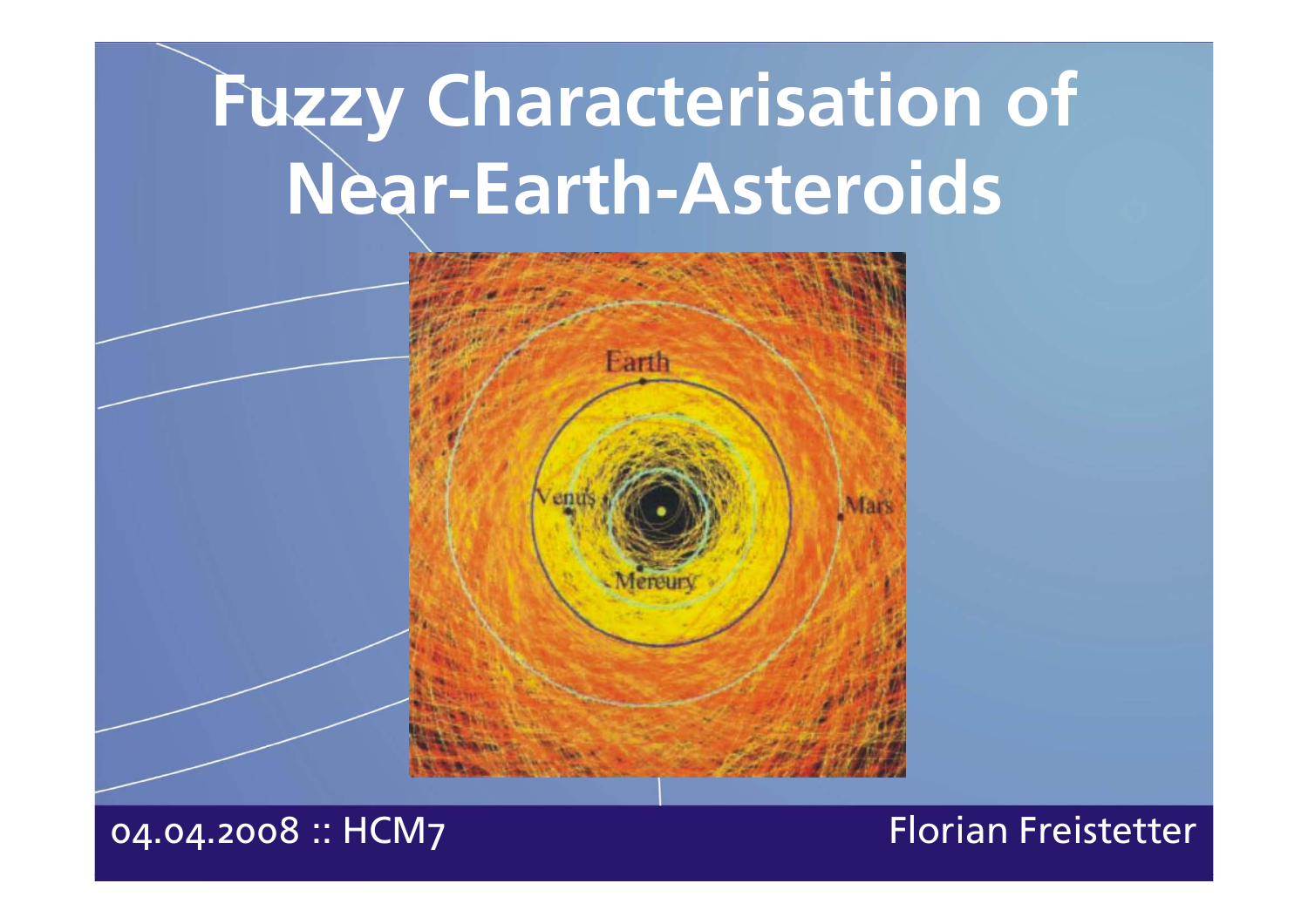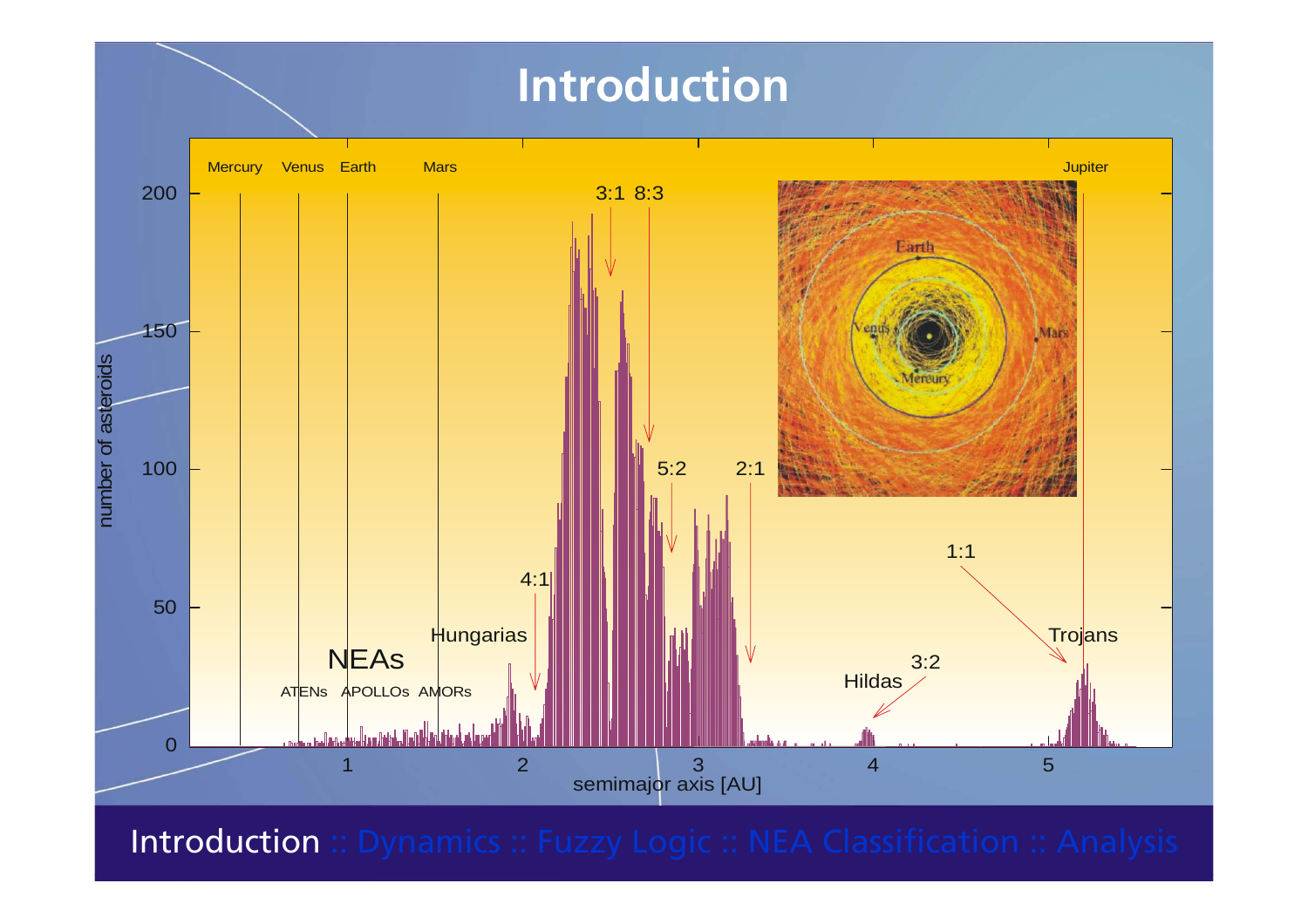## **NEA Dynamics**

- NEAs have many close encounters with the inner planets
- close encounters result in drastic changes of orbital elements
- $\bullet$   $\rightarrow$  NEAs have highly chaotic orbits over long time scales

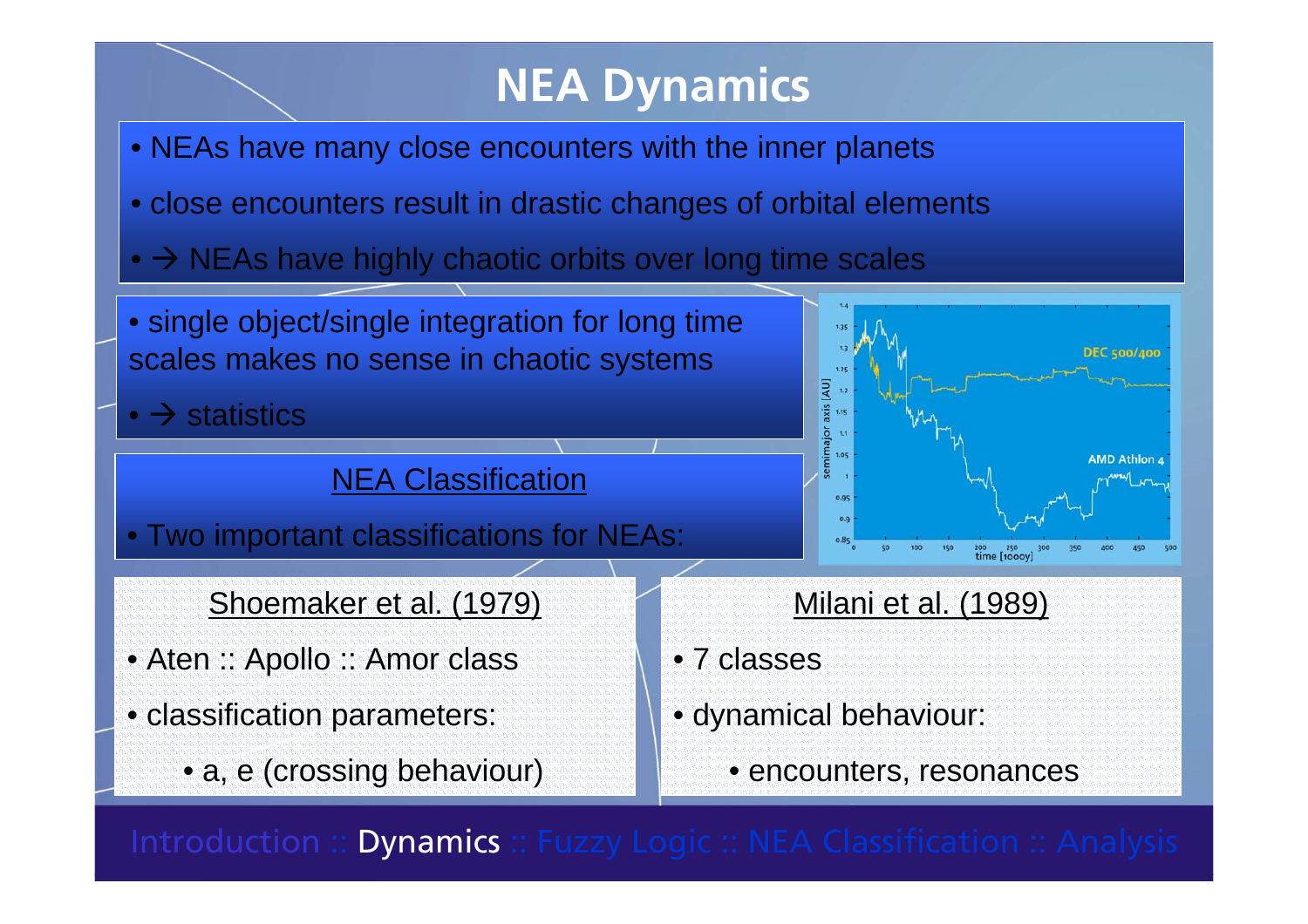### **NEA Dynamics**

### • Chaotic orbits + long time scales = problems with statistics!



### "Border Crossing Number"

(how many times does the NEA crosses a border of theShoemaker classification in the a-e plane)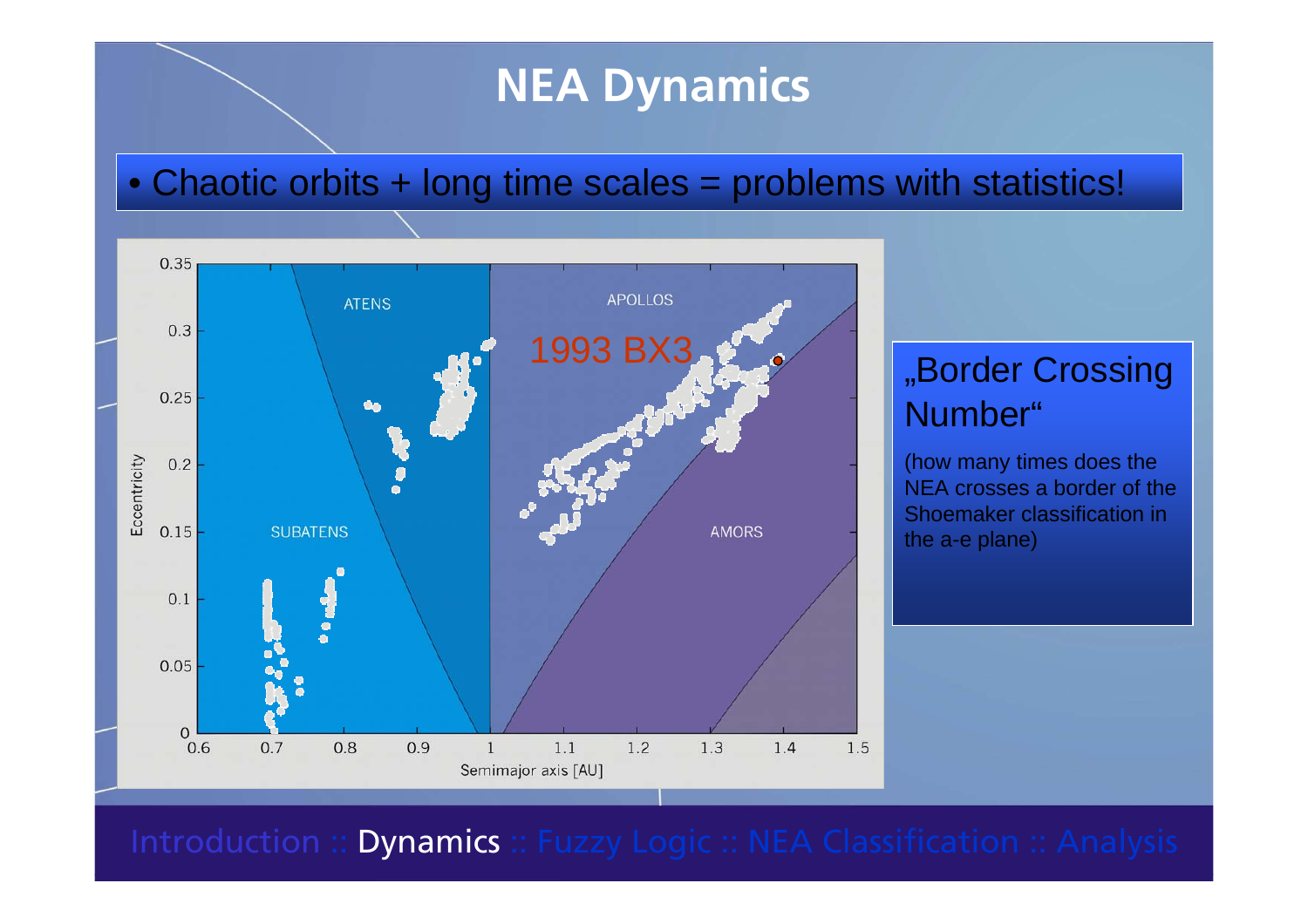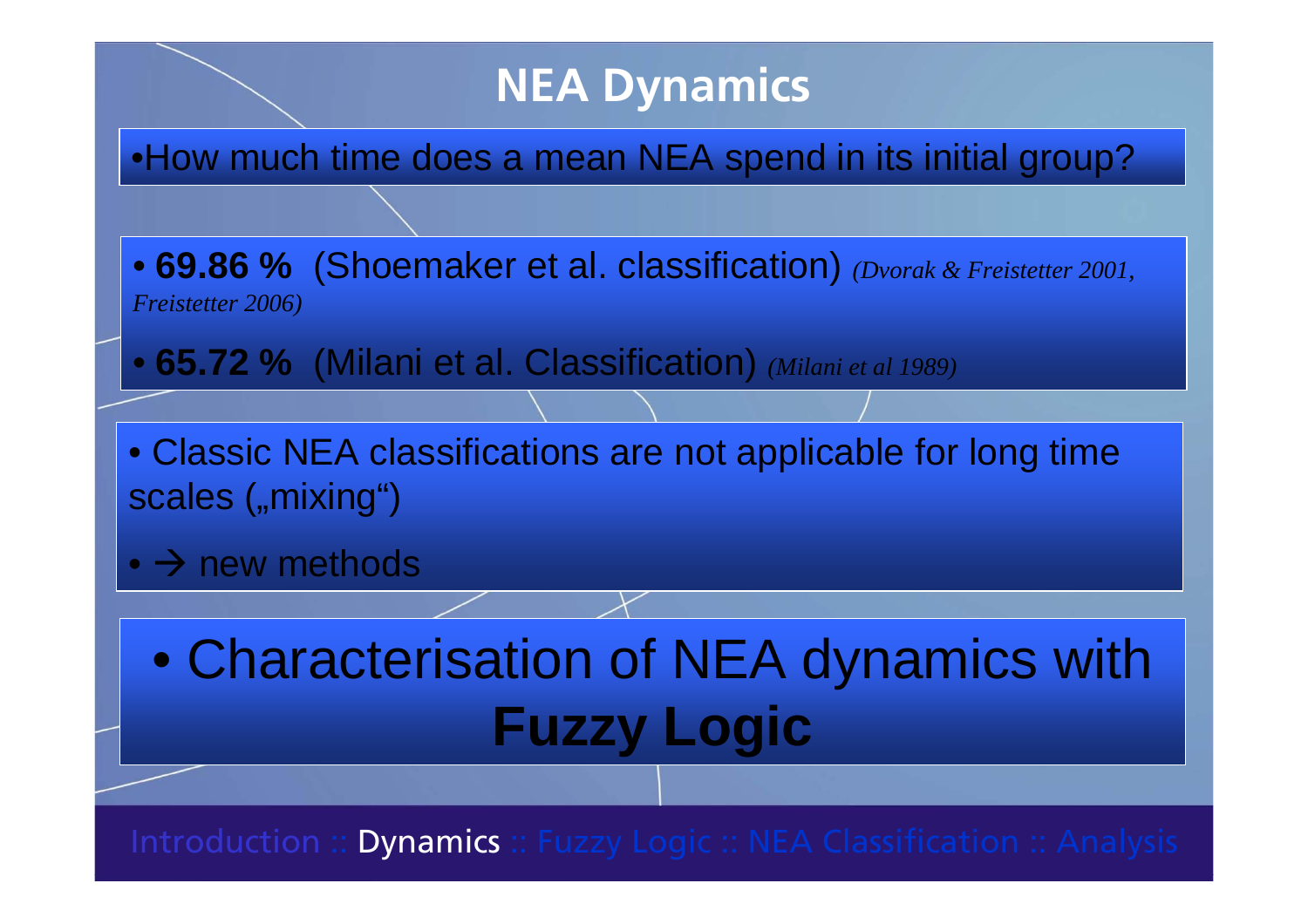### **Fuzzy Logic**

- developed 1965 by L.A. Zadeh
- Fuzzy sets are an extension of classical sets
- classical sets: an object either is or is not a memer of a group
- $\bullet\!\!\rightarrow$  characteristic function: two values  $\qquad \qquad \mid f_{\scriptscriptstyle A}(x) \!=\! 1$
- characteristic function of fuzzy sets can have all values between 0 and 1
- $f_A(x) = 0 \Leftrightarrow x \notin A$  $f_A(x) = 1 \Leftrightarrow x \in A$ *AA*  $= 0 \Leftrightarrow x \notin$  $= 1 \Leftrightarrow x \in$  $(x) = 0$

 $\rightarrow$  membership function  $\mu_A(x)$  defines to which "degree" x belongs to the fuzzy set A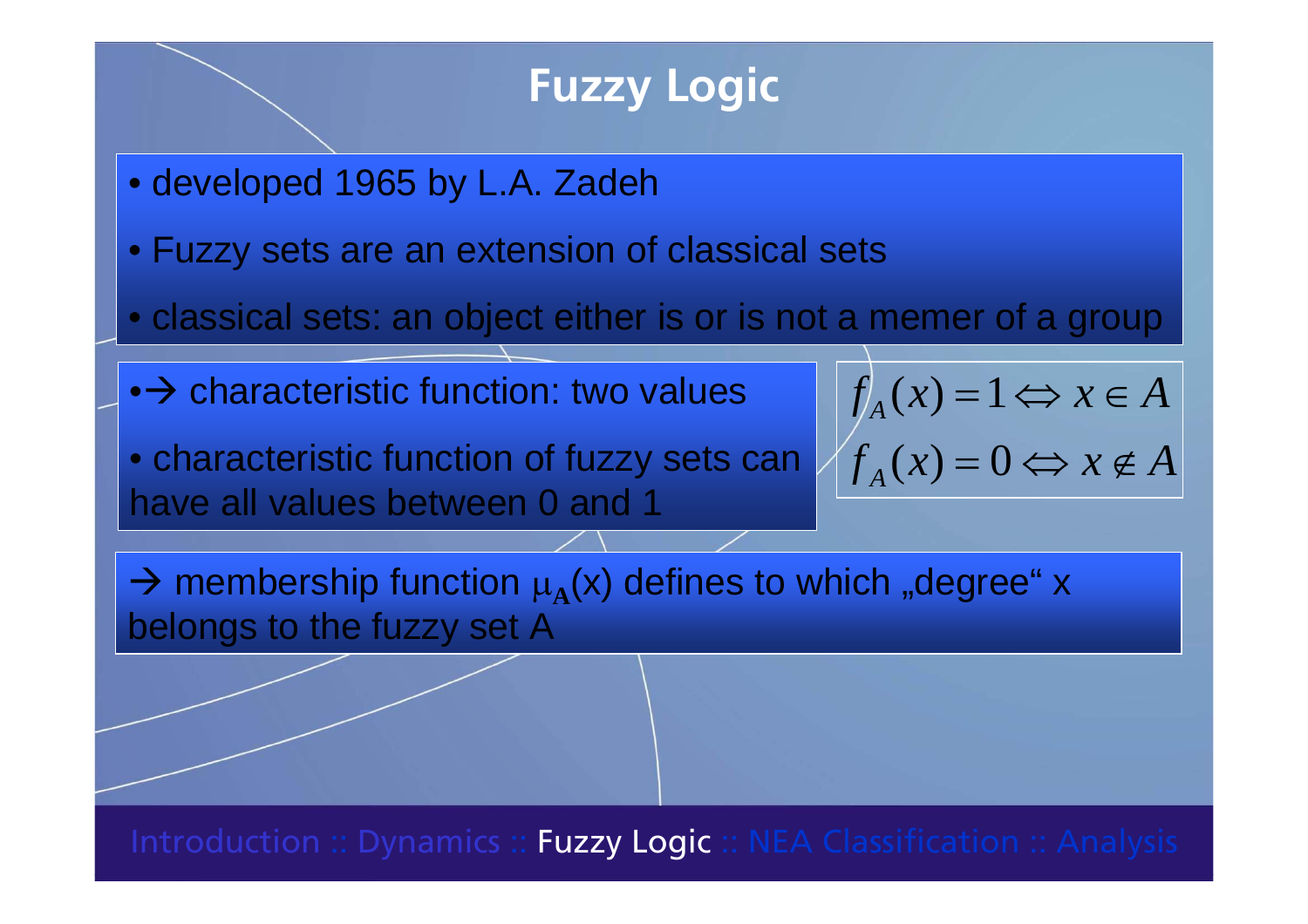### **Fuzzy Logic**

#### •Example: the age of a person

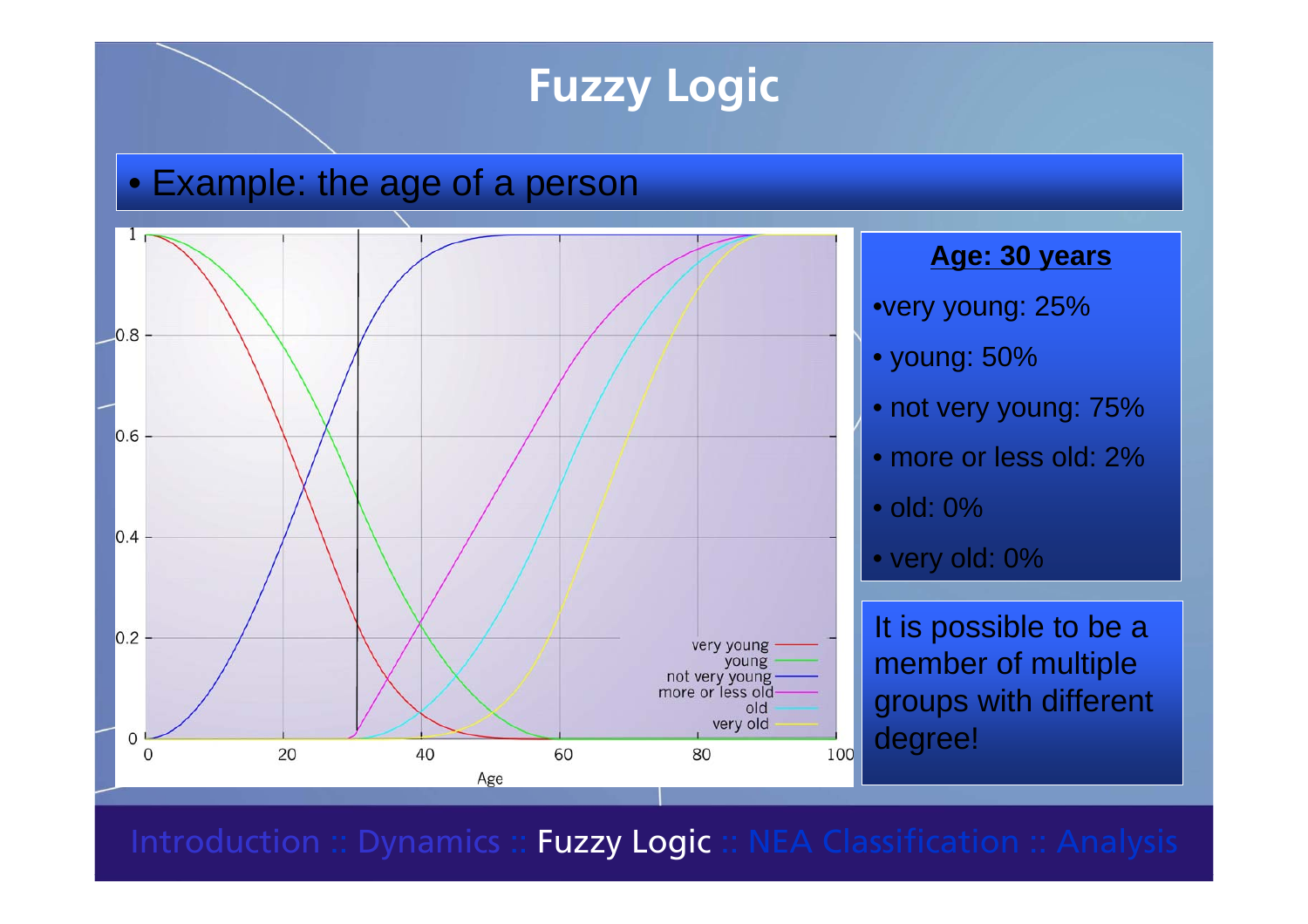- 1. Definition of classes
- 2. Definition of membership functions
- 3. Classification
- 4. Analysis

#### Definition of classes

- NEAS can collide with inner planets  $\rightarrow$  define classes to describe this properties
- as parameter for the membership function and the classification the number of close encounters is used.

• additional group to describe the mixing/motion in a-e plane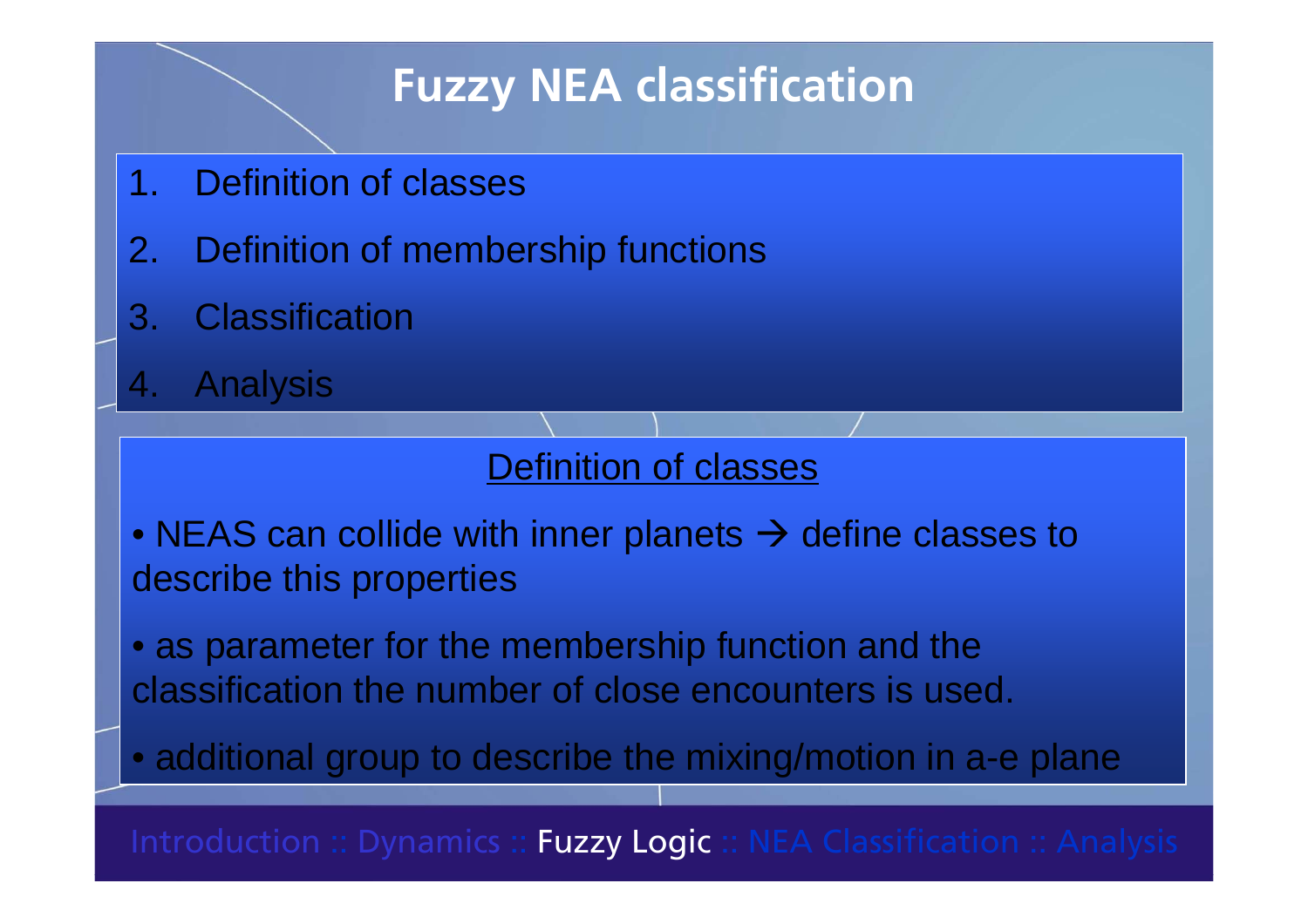### Definition of classes

- G1: NEAs that show almost no mixing
- G2: NEAS that can collide with Venus
- G3: NEAS that can collide with Earth
- G4: NEAS that can collide with Mars

#### Parameters

- G1: Border Crossing Number
- G2: close encounters with Venus
- G3: close encounters with Earth
- G4: close encounters with Mars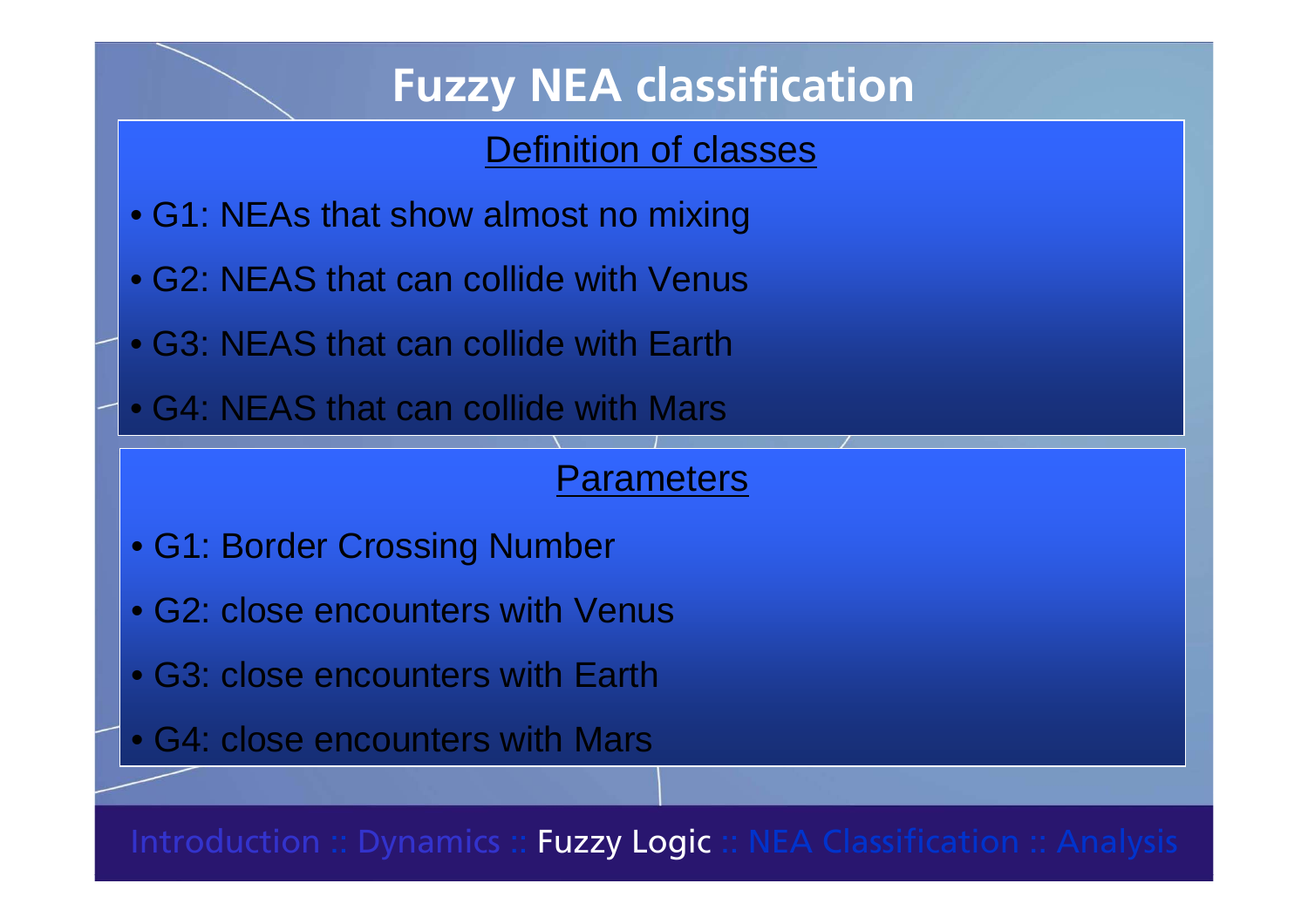#### **Membership Functions**

- Investigate the statistical distribution of the parameters
- •(numerical integration of the real NEAs for 500,000 years)



G3

- convert distribution intomembership function
- the more closeencounters, the larger the degree of membership to G3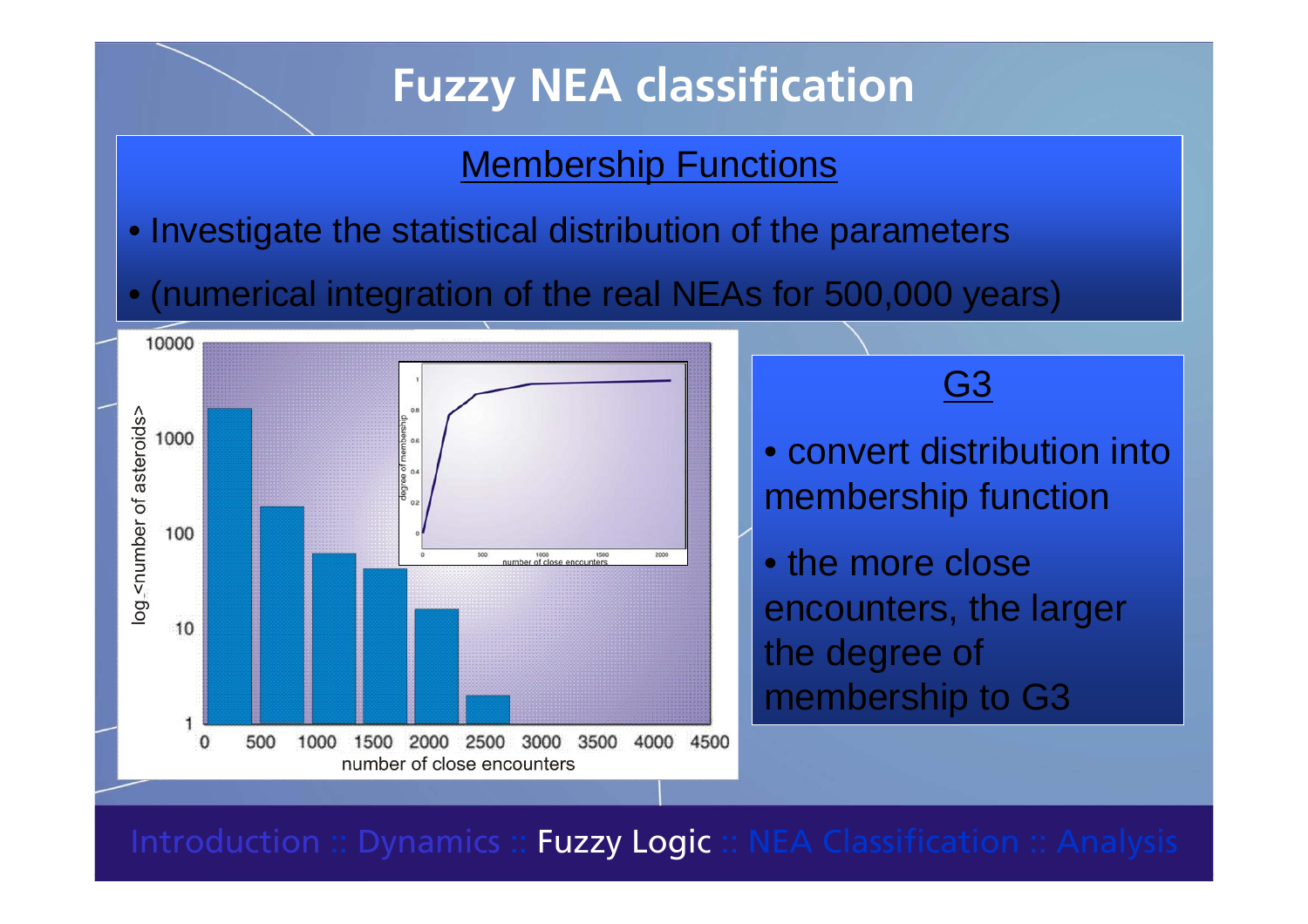| Name      | a        | e      |          | G <sub>1</sub> | G <sub>2</sub> | G3           | G4           |
|-----------|----------|--------|----------|----------------|----------------|--------------|--------------|
| 2000GD2   | 0.757928 | 0.4765 | 32.14639 | 1              | 0.7585         | 0.9407       | $\mathbf{0}$ |
| 2000HB24  | 0.815912 | 0.4302 | 2.669175 | 1              | 0.9852         | 0.9895       | 0            |
| 2000HO40  | 0.743917 | 0.5241 | 5.981537 | $\,1$          | 0.9951         | 1            | 0            |
| 2000LG6   | 0.916167 | 0.1121 | 2.829914 | 0.0164         | 0              | 0.9973       | $\mathbf{0}$ |
| 2000NL10  | 0.914292 | 0.8171 | 32.51204 | 1              | 0.3271         | 0.436        | 0.0147       |
| 2000OK8   | 0.984809 | 0.2211 | 9.985352 | 0.7272         | 0              | 0.9299       | 0.6993       |
| 2000PH5   | 1.000608 | 0.2301 | 1.71175  | 0.1708         | 0.9962         | 0.9792       | 0            |
| 2000PJ5   | 0.8727   | 0.3736 | 51.18267 | 1              | 0.9742         | $\bf{0}$     | 0            |
| 2000QP    | 0.847462 | 0.4631 | 34.7466  | 0.9008         | 0.9559         | $\mathbf{0}$ | 0            |
| 2000RH60  | 0.825892 | 0.5513 | 19.64366 | 1              | 0.9403         | 0.9191       | $\theta$     |
| 2000RN77  | 0.951245 | 0.3184 | 16.0945  | 0.8264         | 0.9503         | 0.7779       | 0.7791       |
| 2000SG344 | 0.977357 | 0.0669 | 0.109731 | 0.0113         | 0.9929         | 0.9972       | 0            |
| 2000SP43  | 0.811372 | 0.4669 | 10.35569 | $\mathbf{1}$   | 0.9558         | 0.9378       | 0            |
| 2000SY2   | 0.858743 | 0.6426 | 19.23634 | $\,1$          | 0.7415         | 0.7198       | 0.8302       |
| 2000SZ162 | 0.929366 | 0.1674 | 0.896554 | 0.2561         | 0.0126         | 0.9818       | 0.7287       |
| 2000UH11  | 0.870267 | 0.4223 | 32.21665 | 1              | 0.7179         | 0.6956       | $\mathbf{0}$ |
| 2000UK11  | 0.884688 | 0.2482 | 0.776174 | 0.9256         | 0.4127         | 0.9816       | 0.4049       |
| 2000UR16  | 0.903661 | 0.4387 | 11.74411 | $\mathbf{1}$   | 0.9341         | 0.8863       | $\mathbf{0}$ |
| 2000WC1   | 0.879512 | 0.2626 | 17.40797 | 0.8512         | 0.9356         | 0.8146       | $\Omega$     |
| 2000WO107 | 0.911347 | 0.7806 | 7.784174 | 1              | 0.9192         | 0.91         | 0.9963       |
| 2000WP19  | 0.854492 | 0.2886 | 7.678904 | 0.6033         | 0.9773         | 0.9227       | $\mathbf{0}$ |
| 2000YS134 | 0.85736  | 0.2242 | 3.500566 | 0.8264         | 0.9981         | 0.7895       | $\mathbf{0}$ |
| 2001AF2   | 0.953982 | 0.5953 | 17.8175  | 0.0692         | 0.7104         | 0.6852       | 0.8186       |
| 2001BA16  | 0.940225 | 0.1374 | 5.768623 | 0.3057         | 0.9977         | 0.9806       | $\bf{0}$     |
| 2001BB16  | 0.854463 | 0.1723 | 2.026138 | 0.6033         | 0.9919         | 0.9797       | 0            |
| 2001BE10  | 0.823508 | 0.369  | 17.50827 | 1              | 0.9358         | 0.9119       | 0            |
| 2001CK32  | 0.725401 | 0.3826 | 8.137319 | 0.3553         | 0.9747         | 0.7198       | 0            |
| 2001CP36  | 0.714308 | 0.4077 | 10.53547 | 0.4545         | 0.9642         | 0.955        | 0            |

#### Classification

• Data is available online

• verify and analyse data:

• Comparison with the *Project Spaceguard* (Milani et. al classification)

 $\bullet$  Analysis with  $\alpha$ -cuts

http://www.celestialmechanics.eu/neas/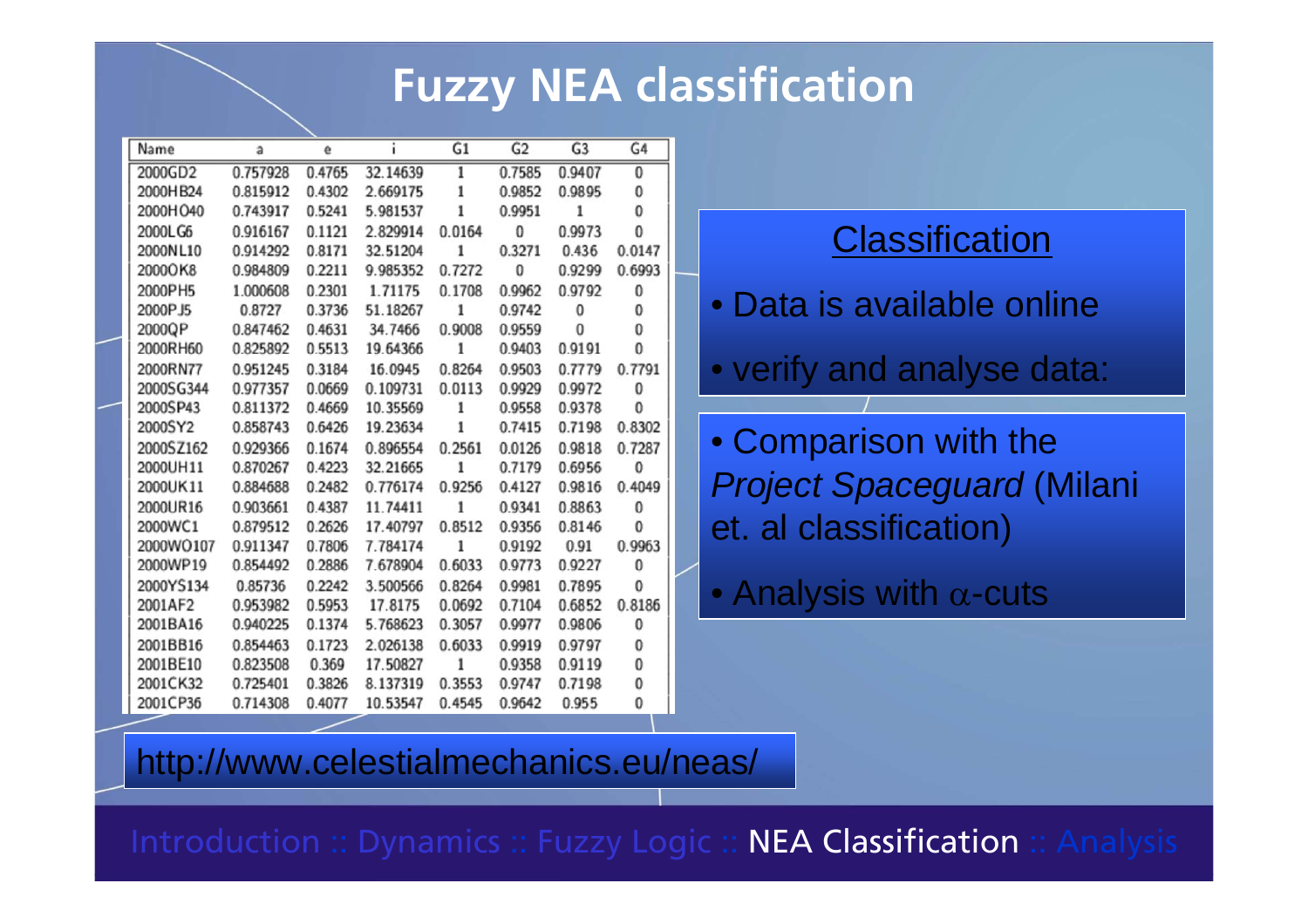#### • compare the classification data with the Spaceguard classes

| Geographos group                   | Oljato group                        |  |  |  |
|------------------------------------|-------------------------------------|--|--|--|
| · many close approaches with Earth | • chaotic orbits                    |  |  |  |
| · some close approaches with Venus | · large eccentricities              |  |  |  |
| • semimajor axis almost constant   | • close encounters with all planets |  |  |  |
|                                    |                                     |  |  |  |
| (1620) Geographos:                 | (2201) Oljato:                      |  |  |  |
|                                    | • G1 (no mixing): 0.04              |  |  |  |
| • G1 (no mixing): 1                | • G2 (Venus): 0.38                  |  |  |  |
| · G2 (Venus): 0.03                 | • G3 (Earth): 0.36                  |  |  |  |
| • G3 (Earth): 0.76                 | • G4 (Mars): 0.28                   |  |  |  |
|                                    |                                     |  |  |  |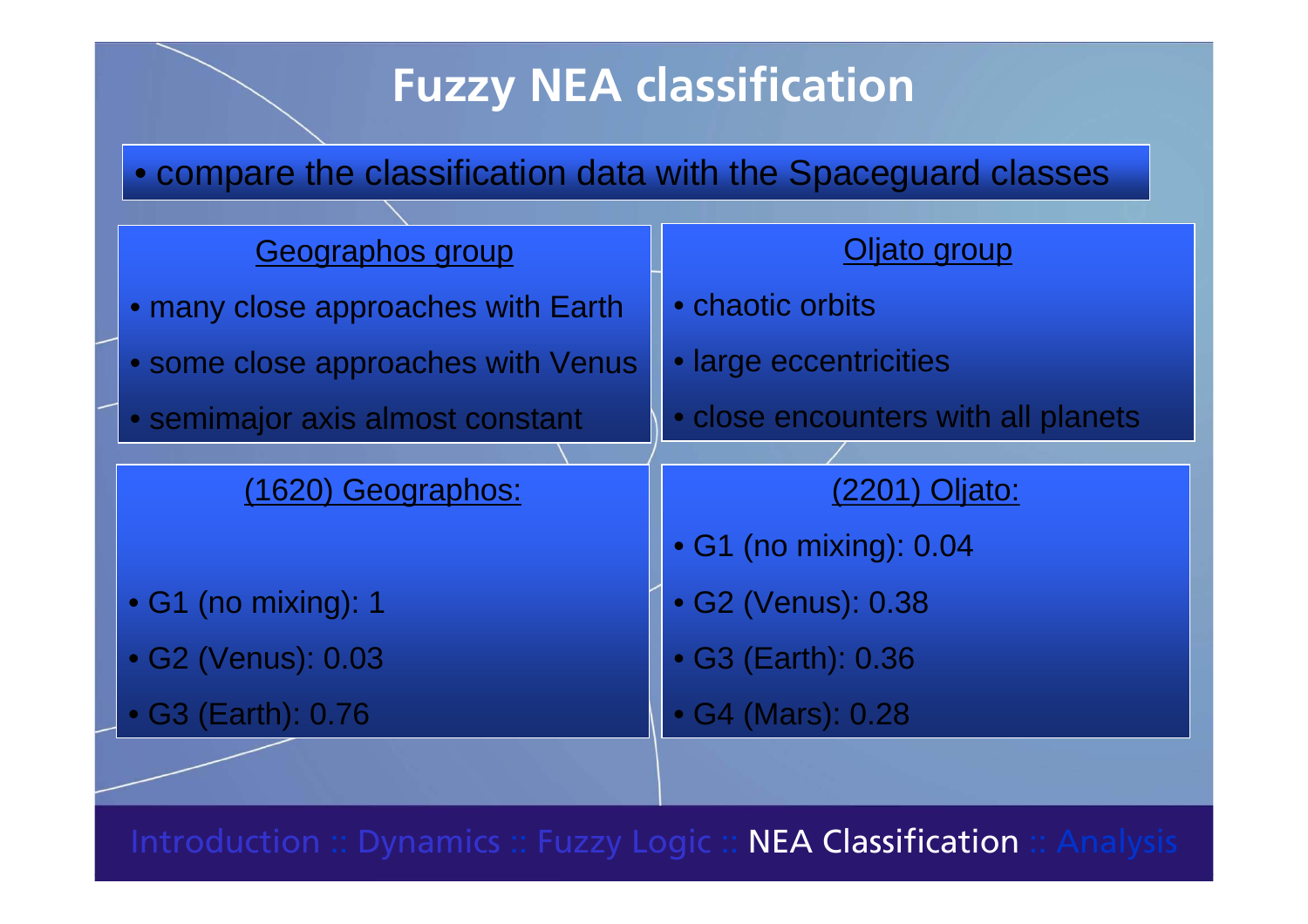#### <sup>α</sup>**-cut Analysis**  $\bullet$  an  $\alpha$ -cut of a fuzzy set is a classical set:  $x \in X | \mu_A(x) > \alpha \}$   $\alpha \in [0,1]$ = $\bullet$  build an  $\alpha$ -cut and then investigate the distribution of grades of membership to the other classes  $\bullet$  e.g. G3>0.9 : all asteroids that belong to G3 with more than 0.9 • all those asteroids also belong to G2 and G4 – with which degree ? 160 either G3>0.9  $\bullet$ G2 (Venus) 140 G4 (Mars) 100 *and* G2>0.9 or no 120 mumber of NEAS<br>  $\frac{8}{3}$ number of NEAS membership to 80 G2 at all 60 40 • same for G4 –20 20 but more "fluent"  $\Omega$  $0.1$  $0.2$  $0.5\qquad 0.6$ 0.7  $0.8\ 0.9$  $0.1$  $0.2$  $0.3$  $0.5$ 0.6 0.7  $0.8\qquad 0.9$  $\theta$ 0.3  $0.4$  $\overline{0}$  $0.4$

Introduction :: Dynamics :: Fuzzy Logic :: NEA Classification :: **Analysis** |

grade of membership to G4

grade of membership to G2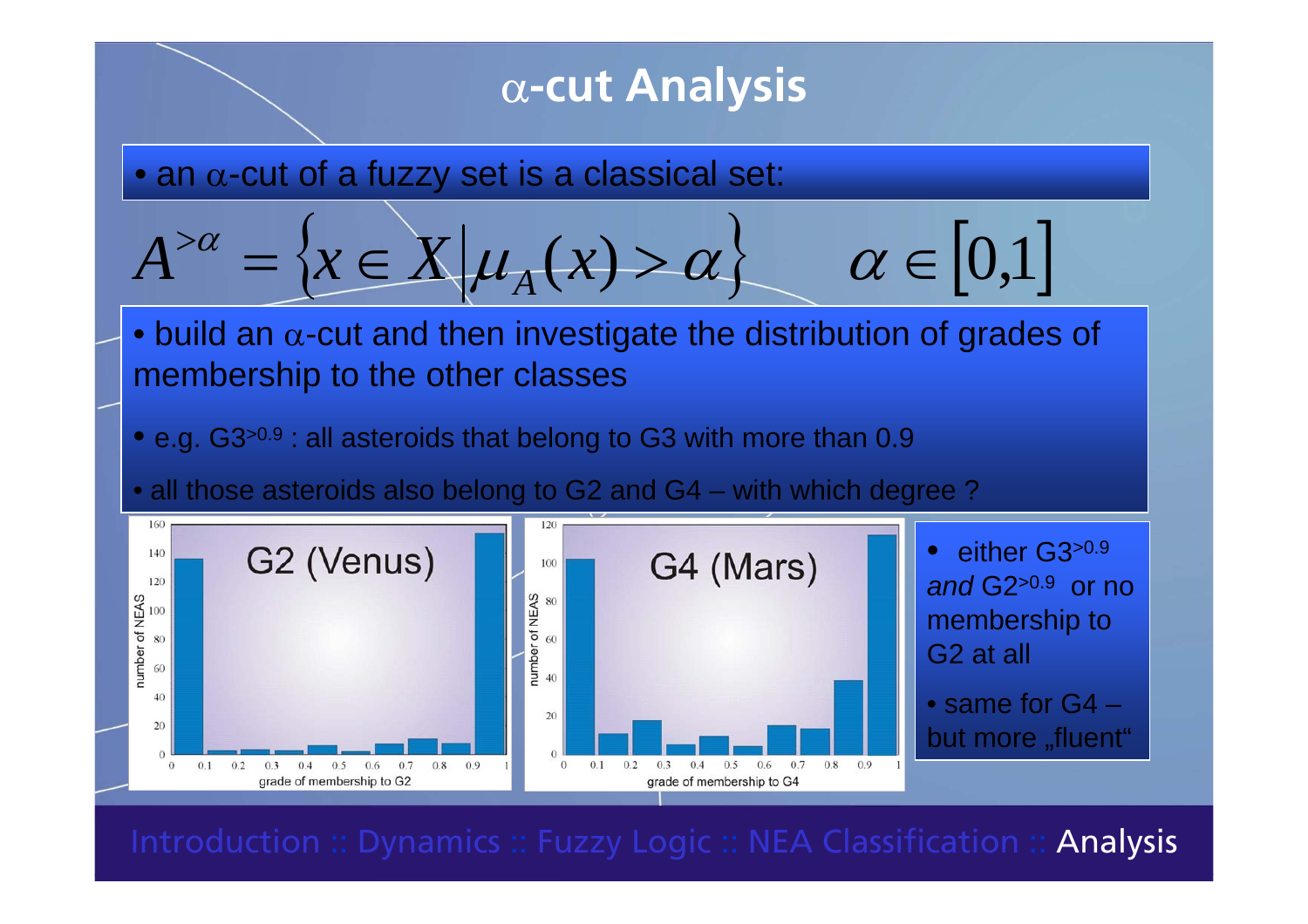## **Longterm fate of NEAs**

- what happens with the NEAs?
- $\bullet$  close encounters with planets  $\rightarrow$  NEAs orbit everywhere between ~Mars and ~Venus
- $\bullet$   $\rightarrow$  collision probability with Venus should be highest.
- ratio of mean motion of Venus and Earth: 1.38



• ratio of collision probabilities of NEAs with Venus and Earth: ~1.3

 $\bullet$   $\alpha$ -cut Analysis of G2, G3, G4:

 $\bullet$  determine G2>0.9, G3>0.9 , G4>0.9  $\,\to$  investigate the mutual group membership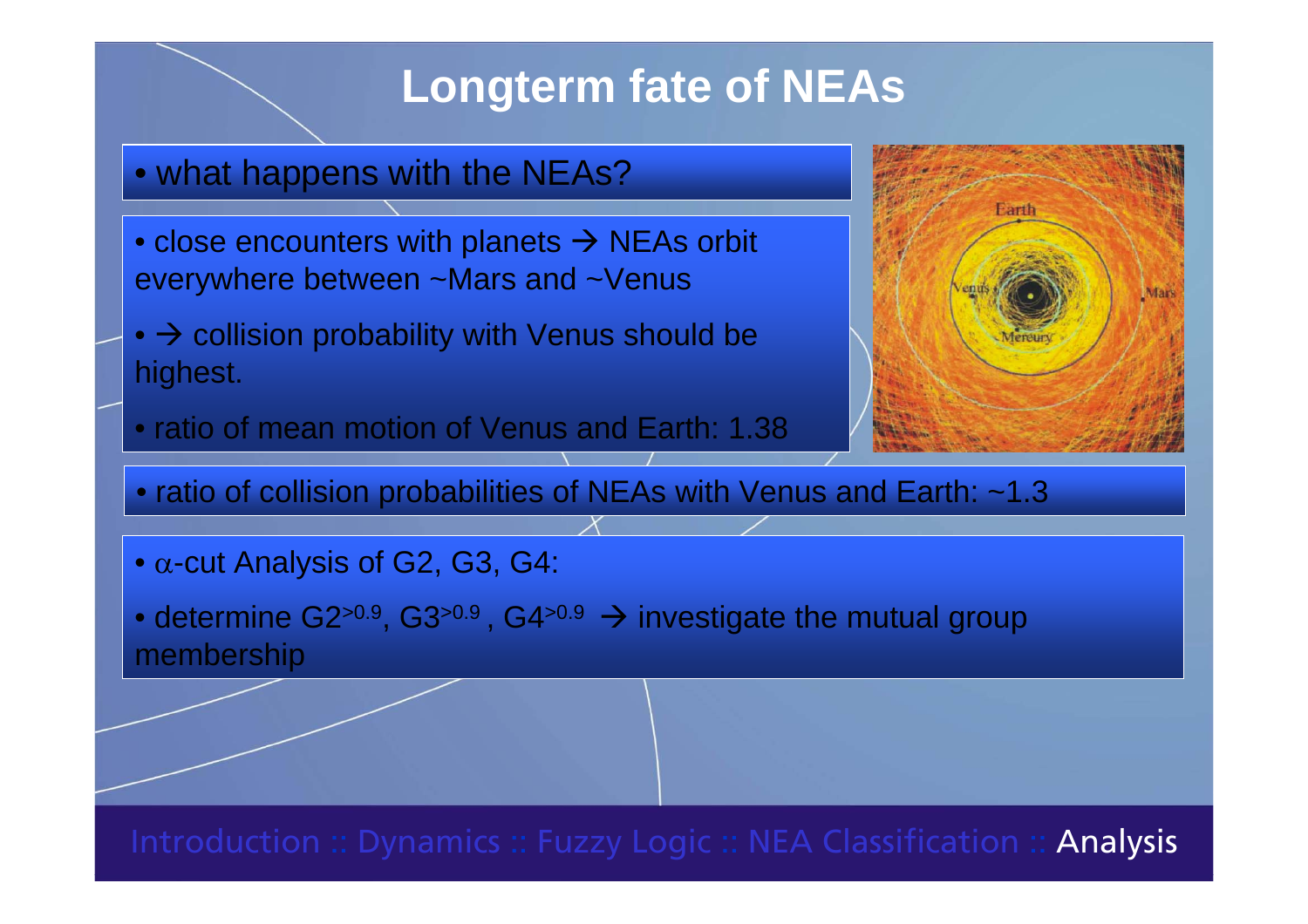### **Longterm fate of NEAs**

• what happens with the NEAs?

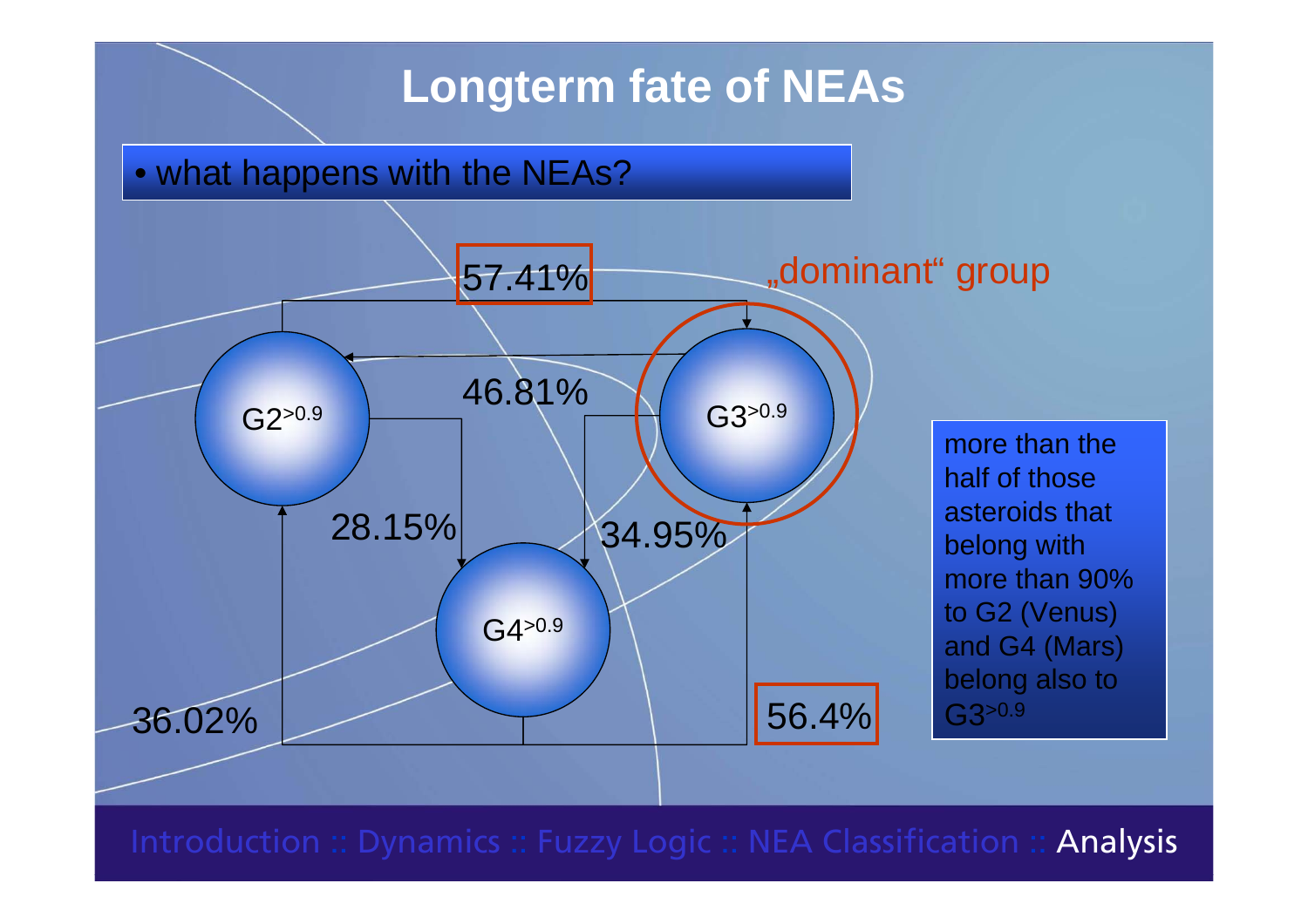### **Conclusions**

- the chaoticity of NEA dynamics makes a statistical treatment difficult/impossible (mixing)
- fuzzy logic methods can overcome this problems
- a fuzzy characterisation of NEAs can incorporate the existing classifications (Project Spaceguard)
- using fuzzy groups allows a quantitative statistical analysis over long time scales

• the analysis has showed the importance of close encounters/collisions with Earth over long time scales

#### Future work

 $\bullet$  new orbital data  $\rightarrow$  refinement of membership functions

• define and analyse additional groups (resonances, …)